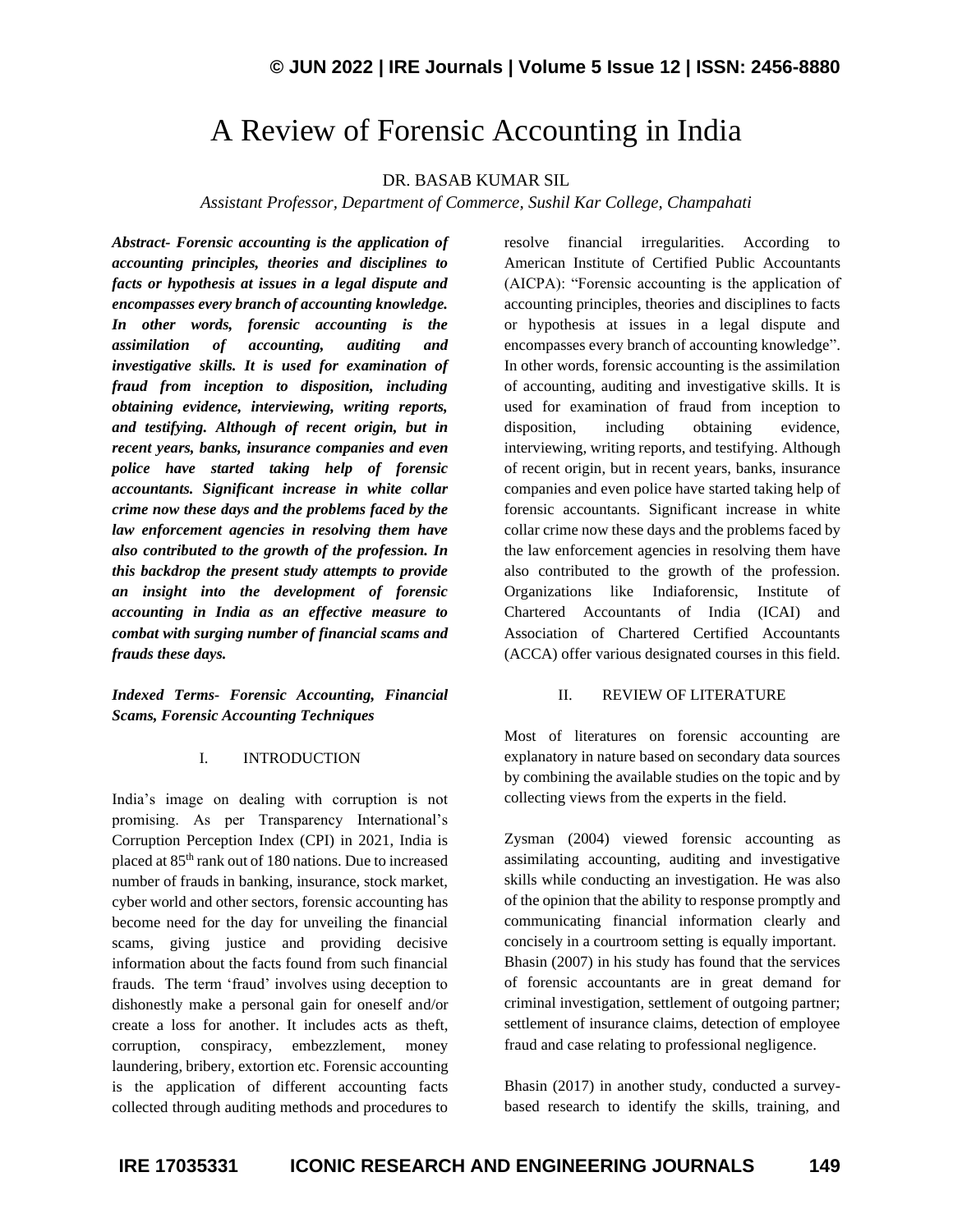education required for forensic accountants in India that can strengthen the corporate governance. He pointed out that skills relating to auditing, communication (both written and oral), critical, analytical and deductive proficiency, domain of knowledge related to law, unstructured problemsolving and investigative flexibility etc. as the relevant skills required for the forensic experts.

Mehta and Mathur (2007) described a forensic accountant as a financial detective with a suspicious mind, a financial bloodhound, someone with a sixth sense that enables reconstruction of past accounting transactions and an individual who looks beyond the numbers.

Luke (2013) described forensic accounting as an exercise complementary to the statutory audit which ensures the robustness of the audit report.

Mazumder (2011) was of the opinion that on the wake of surging white collar crimes, law enforcement personnel are lagging the training and expertise in combating such crimes. They are efficient in combating violent or personal behavior crimes, but needs to expand their knowledge and expertise into the genre of economic crimes.

Hopwood, Leiner & Young (2008) described forensic accounting as the application of investigative and analytical skills for the purpose of resolving financial issues in a manner that it should meet standards and requirements as per the court.

Besides, Okoye and Akenbor (2009), Owojori and Asaolu (2009), Das (2012), Prakash (2013), Shaheen et al. (2014), Eyisi and Ezuwore (2014), Chakrabarti (2014), Peshori (2015), Chaturvedi (2015), Moid (2016), theoretically discuss the opportunities of the forensic accounting by throwing lights on its concept, characteristics and techniques, along with the functions of a forensic accountant in fraud examination in Indian context.

# III. OBJECTIVE OF THE STUDY

Considering the noticeable surge in corporate failures resulting from several financial and economic scams and failure to prevent the same on the part of the statutory auditor, this paper aims at addressing the following issues:

- To understand the concept of forensic accounting
- To know about the evolution of forensic accounting in India
- To know about various techniques adopted by forensic accountants
- To discuss about major scams taken place in India
- To enquire into the future prospect of this profession
- Concept of Forensic Accounting

The word 'forensic' can be defined as something meeting the standards of law and suitable to courts of judicature or to public discussion and debate. The word 'accounting', on the other hand, can be defined as an art and science of identifying, measuring, classifying, recording, verifying, summarizing, interpreting and communicating financial information, with an overall objective of depicting the financial performance and financial position of a firm. The GAAPs worldwide suggests that the financial statements must represent true and fair view of the financial state of affairs. The subjectivity of the term 'true and fair view' leaves a gap for practicing manipulations which ultimately lead to financial frauds, thereby abating the trust of business stakeholders on the reported statements. This paves the way for emergence of forensic accounting for prevention, detection and examination of fraud.

• Evolution of Forensic Accounting in India

Kautilya was the first person to mention various ways of misappropriation in his famous book Arthashastra. After the cases of ENRON, Rajat Gupta and SATYAM, use of forensic accounting has emerged widely. In ENRON scandal, its shareholders lost \$74 billion in four years resulting in its bankruptcy, and its employees lost pension benefits in billions. The scam has shown to the world that how a crime of numbers can result in billions of losses and drew attention of main stream media houses and general public. In Rajat Gupta case, he was convicted in June 2012 on insider trading charges of four criminal offences of conspiracy and securities fraud. In Satyam Computer Services scandal, Chairman Byrraju Ramalinga Raju confessed that the company's accounts had been falsified. Chartered accountants were assigned with such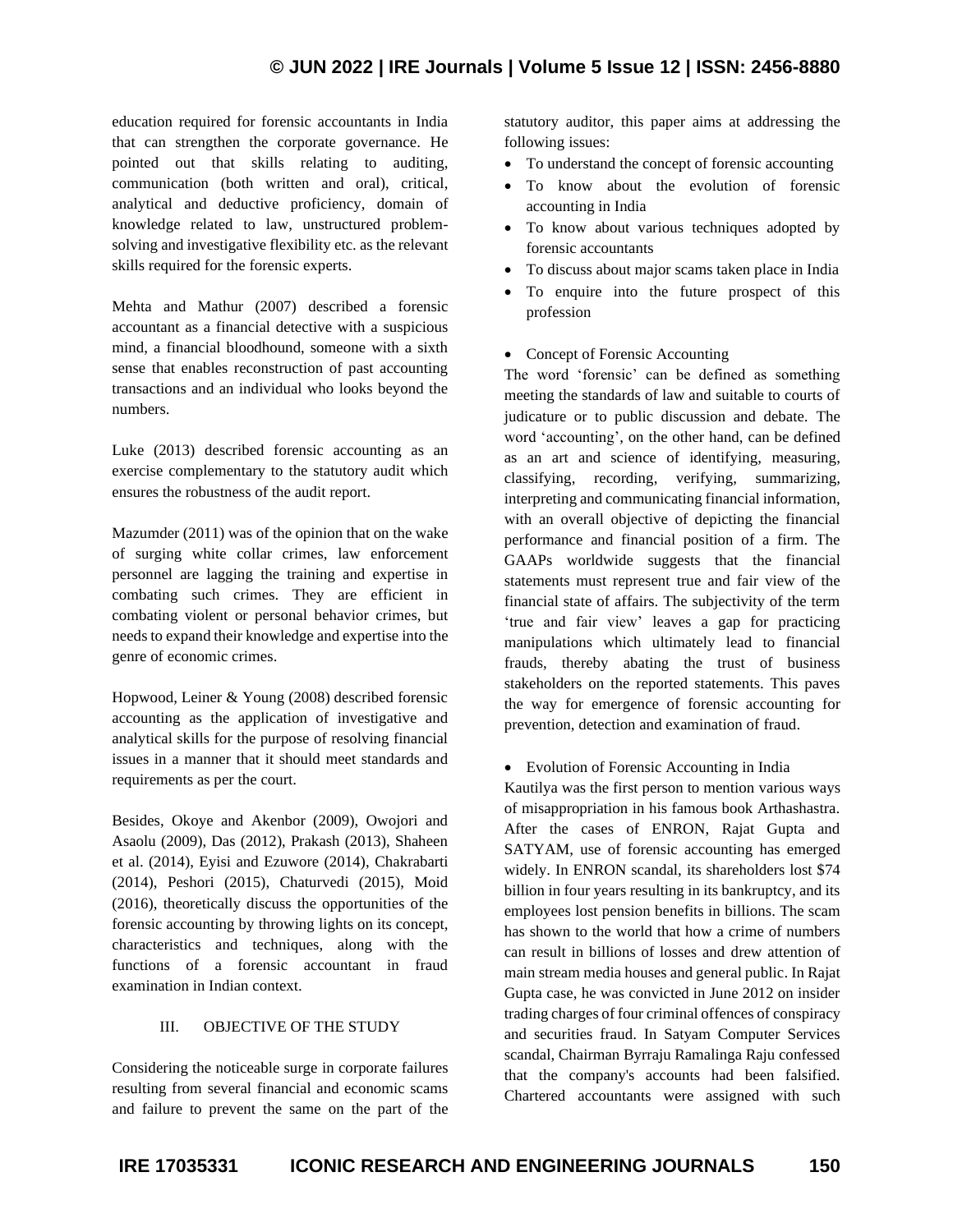# **© JUN 2022 | IRE Journals | Volume 5 Issue 12 | ISSN: 2456-8880**

investigations, but very few chartered firms were used to provide specialized service of fraud examination. This area was used to be dominated by big four consultancy firms viz. Deloitte, KPMG, Price water House Coopers and Ernst and Young. The establishment of Serious Fraud Investigation Office (SFIO) is the landmark creation for the forensic accountants in India. The discipline is now popular in India due to growing rate of financial crimes and offences and lack of trained professionals to trace out the culprits. Later on, the Companies Act 2013 introduced a special approach relating to prevention of economic fraud and preservation of national wealth in tune with American Law and British Bribery Act. As per a study conducted by Ernst and Young in 2012, frauds have become more complicated and sophisticated than before to detect, with major crimes being reported in the areas of telecommunication, financial services and real estate. The top five risks that emerged from the survey are data or information theft and IP infringement, bribery and corruption, including coercion, fraud perpetrated by senior management officials, dealer fraud or kickbacks and regulatory non- compliance. The surging practice of frauds and scams and gaps in compliance culture necessitated proper investigation thereof as well as a strong preventive environment. Thus, forensic accountants were called for to detect planning, execution and consequences of the fraud and spot the culprits on immediate basis.

• Techniques used in Forensic Accounting

The forensic accounting techniques should be customized and as per the need of the situation while examining a financial fraud or irregularity, as against the prototype procedures followed in statutory auditing techniques. Some of the important forensic accounting techniques are highlighted here.

Benford's Law: It takes help of mathematics to assess whether the irregularity detected is the outcome of an unintentional mistake or a fraudulent activity. In this method, patterns of the figures of the variable under study are observed and compared to the pre-defined standards using Z-test at certain level of confidence. Significant differences between them may be considered to be a signal for further investigation to detect any potential fraud.

Theory of Relative Size Factor (RSF): To find out presence of any outliers in the dataset which may have arisen due to fraud, RSF may be calculated as the ratio of largest number to the second largest number in the dataset. An unusually high RSF gives an indication that the highest number is not in line with the other numbers in the dataset and hence need further investigation for detecting any potential fraud.

Computer Assisted Auditing Tools (CAATs): While dealing with huge volume of clients' data, these tools help auditors in performing his audit procedures like matching of transactions and balances, identifying abnormal fluctuations, re-calculations, etc.

Data Mining Techniques: These techniques facilitate extraction of large volume of data for further analysis to determine the patterns in data through trends and variations, to forecast the outcome on the basis of patterns identified, to detect the items that deviate from the established norms, to detect any unusual pattern by employing various graphical techniques.

Ratio Analysis: Ratio analysis identifies symptoms of fraud, if any. Examples are the ratio of maximum value to minimum value, maximum value to the second maximum value, current year figure to the previous year figure etc. These ratios assist in identifying the relationships, any abnormal ratio is an indication for potential fraud which may need further examination. Asset quality index, gross margin index, sales to receivables ratio, etc. are some of the commonly used ratios.

The global consultancy service provider KPMG has suggested the use of certain contemporary techniques of forensic accounting in the light of increasing sophistication and technology in the commitment of corporate frauds and economic crimes like spot the unusual (looking for the accounting transactions entered into on holidays), fraud risk management (enables to sense the potential fraud at the earliest and avoid it), use of forensic technology lab (enables to collect, recover, and preserve the evidence in the digital format to assist in fraud examinations and legal prosecution), corporate intelligence (providing due diligence check conducted on the third parties, either individual or organization, while entering into a business transaction with them), verification of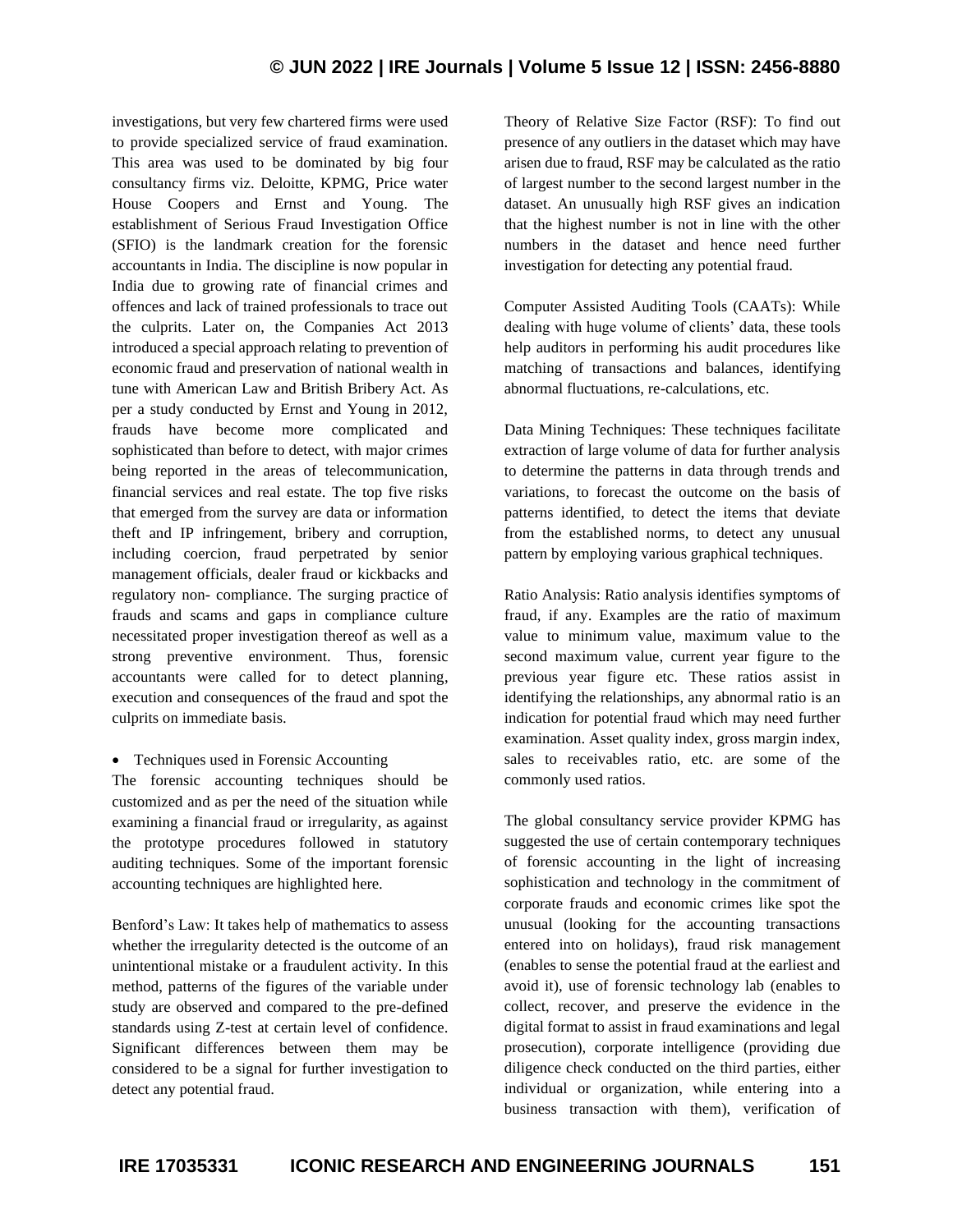# **© JUN 2022 | IRE Journals | Volume 5 Issue 12 | ISSN: 2456-8880**

employees checking thereby background and credentials of employees such as, address, education, past employment(s), pending lawsuits, mental and physical check, criminal record, etc.

• Some of the Major Scams in India

Ketan Parekh Scam 1992: Ketan Parekh, a stock broker from Mumbai, was accused of involved in circular trading with companies like Global Trust Bank and Madhavpura Mercantile Co-operative Bank and sent to jail with two others for taping off Rs.48 crore from a unit of Canara Bank in 1992. He was also banned from trading till 2017.

Harshad Mehta Scam 1992: Harshad Mehta, popularly called the Big Bull among traders, was accused of using the funds from inter-bank transactions to buy shares at a premium across many sectors. He had set a trend in the stock market before this scam involving Rs.4000 crore being revealed.

Fodder Scam 1996: This scam took place in Chaibasa, Bihar where the animal husbandry department embezzled funds of around Rs.950 crore allocated for purchase of cattle fodder, medicines and animal husbandry equipment. Lalu Prasad Yadav, the then Chief Minister of the state along with the former Chief Minister Jagannath Mishra were the main accused.

Satyam Scam 2009: Satyam Computers Chief B. Ramalinga Raju misappropriated books and falsified revenue figures which led to a scam involving a loss of Rs.8000 crore.

2G Spectrum Scam 2010: The illegal issuance of 2G licenses by government officials to various telecom companies on first cum first basis instead of auctioning, the deal amount, as estimated by CAG was about Rs.176000 crore

The Commonwealth Games Scam 2010: Suresh Kalmadi, chairman of the Organizing Committee of the Commonwealth Games was accused of engaged in a number of corrupt deals involving overstated contracts. Kalmadi was also accused of giving away Rs.141 crore contract to Swiss Timing for its timing equipment, which was inflated by Rs.95 crore.

Indian Coal Allocation Scam 2012: The government had reported a loss of Rs.185591 crore. The CAG has blamed the Indian government of giving unjustified benefits to companies by distributing huge coal acres in an arbitrary manner instead of auctioning to the highest bidder during 2004-2009

Tatra Scam 2012: Bharat Earth Movers Ltd in collaboration with Tatra Vectra Motors had sold over 7000 trucks to the Army. When General V. K. Singh took over as the Army Chief, he refused to authorize the purchase of trucks after he was offered a bribe. Estimated deal amount was Rs.750 crore

Chopper deal scam 2013: The deal amount was Rs.74.5 crore. The Italian firm Finmeccanica was involved in one of a series of corruption scandals in defence deal making in India

Saradha Scam 2013: This scam involving Rs.30,000 crore relates to Saradha Group, a group of over 200 private companies that was believed to be running collective investment schemes but incorrectly referred to as chit funds, caused by collapse of a Ponzi scheme Future Prospects of Forensic Accountants in India

With the introduction of the new Companies Act 2013, organizations of national interest like Institute of Chartered Accountants of India (ICAI), India forensic and Department of International Forensic Sciences (IFS) come up with various certification courses in forensic accounting. ICAI has introduced a 7 day certificate course on fraud detection and forensic accounting wherein it provides to the participants the knowledge regarding essentials of forensic accounting, concept and types of frauds, corporate, civil, criminal, cyber and taxation laws, concept of red flags and green flags, digital forensics etc. It also provides training of applications of Microsoft office and real-time applications of various forensic techniques viz., Benford's law, theory of Relative Size Factor (RSF), Computer Assisted Auditing Tools (CAATs), field investigations, etc. A participant has to go through an assessment in the form of written examination, research papers publication and model forensic audit report to qualify for the certification.

The India forensic Center of Studies also provide forensic accounting education and training. The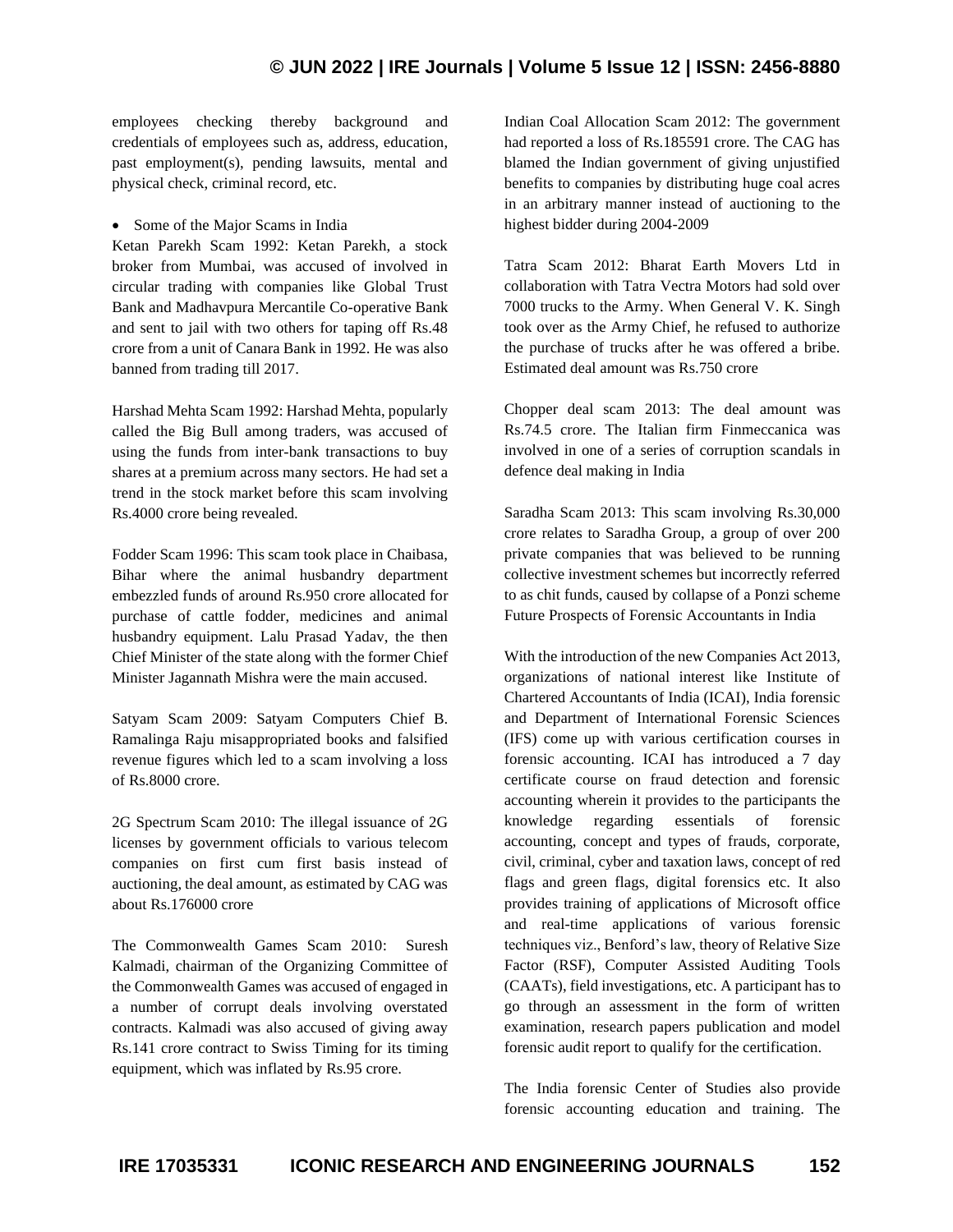registered participants undergo practical training and assessed through written examinations to get awarded with the designation of Certified Forensic Accounting Professional (CFAP). Besides CFAP, the other courses offered are Certified Anti-money Laundering Expert (CAME) and Certified Bank Forensic Accountant (CBFA). Whereas CAME focuses on discovering doubtful transactions by referring to similar past cases, CBFA equips participants with analytical and investigative skills for forensic analysis in a methodical way such as locating signals of fraud or misconduct, evaluating risk etc.

Forensic Accounting and (Financial) Fraud Examiner, a similar certificate course has been introduced by the IFS education department of government of India to enhance awareness about forensics. The duration of the course varies from two months to twelve months post which certificate is awarded on qualifying an online examination. The course structure provides exhaustive knowledge in the areas of forensic sciences, fraud fundamentals, financial statements preparation, analysis and reporting, Indian and international legal frameworks concerning corporate governance, accounting, taxation, crimes etc.

# **CONCLUSION**

At the end of the above discussion, it has become evident that forensic accounting is a holistic concept which encompasses skills and expertise in all aspects of finance, knowledge about different types of fraud, awareness about business malpractices, understanding of business reality and working of the legal system with investigative skill. Forensic accountants' job is to detect fraud and criminal transactions in banks, corporate entities, public sector or any other organization's financial statements and books of accounts. With an abnormal surge in the rate of financial fraud cases and crimes, stock market scams, failure of non-banking financial corporations, money laundering etc., the absence of a proper regulatory mechanism to weed it out from the roots was strongly felt which has forced the Government of India to form Serious Fraud Investigation Office (SFIO) under the Ministry of Corporate Affairs as an initial step by the Government of India to recognize the importance and need for advancement of the profession of forensic accountants in India. There are strong reasons that vouch the consideration of forensic accounting as a separate discipline and provides opportunities for forensic experts to offer litigation support, investigative accounting, and consulting services. Despite of various positive developments in this field, much scope for further advancements in the sophisticated forensic accounting techniques is there in the light of increasing complexity of corporate scams.

### REFERENCES

- [1] Bhasin, M. L. (2007), *Forensic Accounting: A New Paradigm for Niche Consulting,* The Chartered Accountant, 1001-1010.
- [2] Bhasin, M. L. (2017), *Integrating Corporate Governance and Forensic Accounting: A Study of an Asian Country* International Journal of Management Sciences and Business Research, 6(1), 31-52
- [3] Chakrabarti, M. (2014), *Problems and Prospects of Forensic Accounting Profession in India,* International Journal of Informative & Futuristic Research, 2(1), 1-9.
- [4] Chaturvedi, N. (2015), *Forensic accounting in India (Future prospects for its application),* International Journal of Recent Research in Commerce Economics and Management, 2(1), 133-139
- [5] Das, S. (2012), *Forensic Accounting: A tool of Detecting White Collar Crimes in Corporate World,* Indian Journal of Research, Vol.1, Issue 2, pp. 1-3
- [6] Dubey, P. (2014), *Forensic Accounting,* International Research Journal of Commerce Arts and Science, 5(8), 136-148.
- [7] Eyisi, A. S., & Ezuwore, C. N. (2014), *The Impact of Forensic Auditors in Corporate Governance.* Research Journal of Finance and Accounting, 5(8), 31-39
- [8] Hopwood, W. S., Leiner, J. J. & Young G. R. (2008), *Forensic Accounting,* New York: McGrawHill /Irwin
- [9] Luke, O. O. (2013), *Application of Forensic Accounting: A Tool for Confidence in Auditors' Reports,* Research Journal of Finance and Accounting, 4(17), 105-110